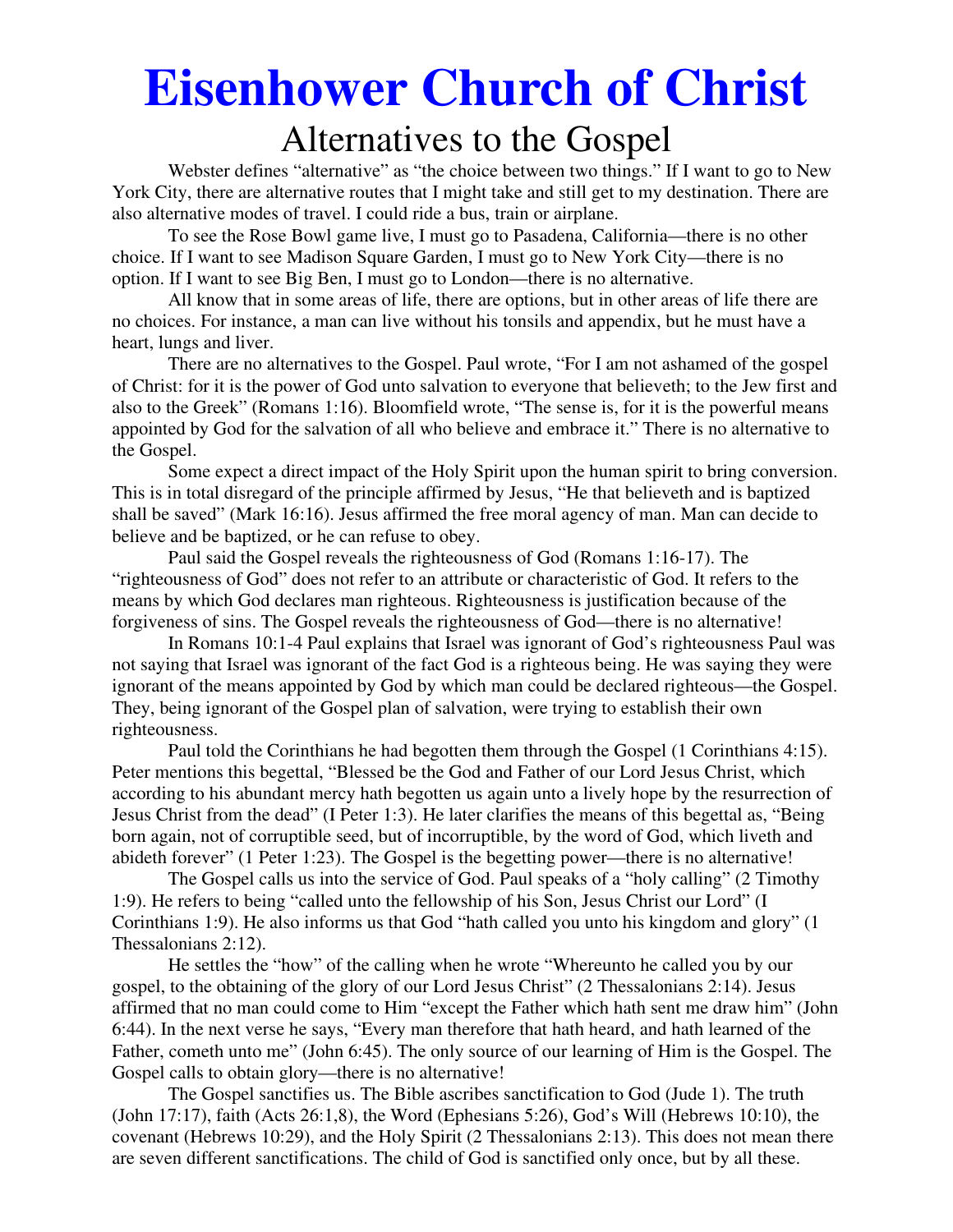Sanctification is possible for man, with God as its author and the Holy Spirit as the agent through inspired men, who revealed "the word of the truth of the gospel" (Colossians 1:5). It is the Gospel that sanctifies—there is no alternative.

 There is no alternative to the Gospel. There is no other means by which man can be saved. When one adds something to the Gospel, he produces a perverted Gospel. Let each of us preach the whole Gospel—nothing more, nothing less.

—Tom Bright

## *Prayer Request*

Hannah Weakland has requested prayers for a co-worker at UTPB. **Dr. Hank Abrams** has cancer and began his chemo treatments last Monday. Please keep him in your prayers that the treatments will be effective on his cancer.

### *Concern Update*

**Terresia Weaver** got the results from her PET scans last Tuesday, November 30th. It showed that the cancer has spread; it is now stage 4. Terresia's chemo treatments will be stronger and will change her side-affects. Please keep her in your daily prayer that she will stay strong and fight this cancer.

**Rudy Ochoa's** hand surgery was postponed until he gets over his cold and is feeling better. His surgery will be done in San Angelo.

**Tiffany Horton** underwent surgery last Monday at MCH. The surgery went well and she was able to go home the next day. Tiffany is still in some pain but is expected to feel better each day. She will get the lab test results this week when she goes for her checkup with the surgeon. Tiffany is Tom & Bonnie Sorenson's daughter. Continue to keep her in your prayers that she will be cancer free.

## *Prayer List*

Wayne Anderson; Paxton Basaldua, Betty Branson; LaDonna Chism; Dana Erwin; Hattie Gilmore; Hugo Grijalva; Doug Guynn; Rosanna Herrera; Tiffany Horton; Alex Martinez; Ora McAfee; Glenna McCarty; Melissa Moore; Juan & Estella Morolez; Julie Munoz; Cain Pilgrim; Bruce & Trina Plyler; Chasidy Rayos; Jackie Rex; Daniel Reyes; Lisa Salas; Marilyn Upshaw; Terresia Weaver; Janet Wesson; John Wood, Natalynn Wood.

### *Eisenhower's Shut-ins*

Dusty and Kathy Marshall; Glenna McCarty; Jackie Rex; Janelle Shirley and Marilyn Upshaw

Remember to keep all of our sick, shut-ins, the bereaved, our military personnel and the spiritually weak in your daily prayers.

# *Youth*

Bible Quiz Question … (Finish the Beatitude)

"Blessed are those who hunger and thirst for righteousness… (?)

Last Week's Quiz Answer...

"Blessed are the meek…for they will inherit the earth"

# *Events*

Watch **"In Search of the Lord's Way"** Sunday mornings at 7:30 am on KWES TV 9.

# *Thank You*

Dear Brethren,

Thank you for the love, support and prayers for the boys, myself and all the Chavez family. Prayers that we know have been heard as our days have been filled with good memories and comfort. May God bless each and every one of you. This is what I'm thankful for…

In Christian Love, Angie, Max & Ezra Chavez